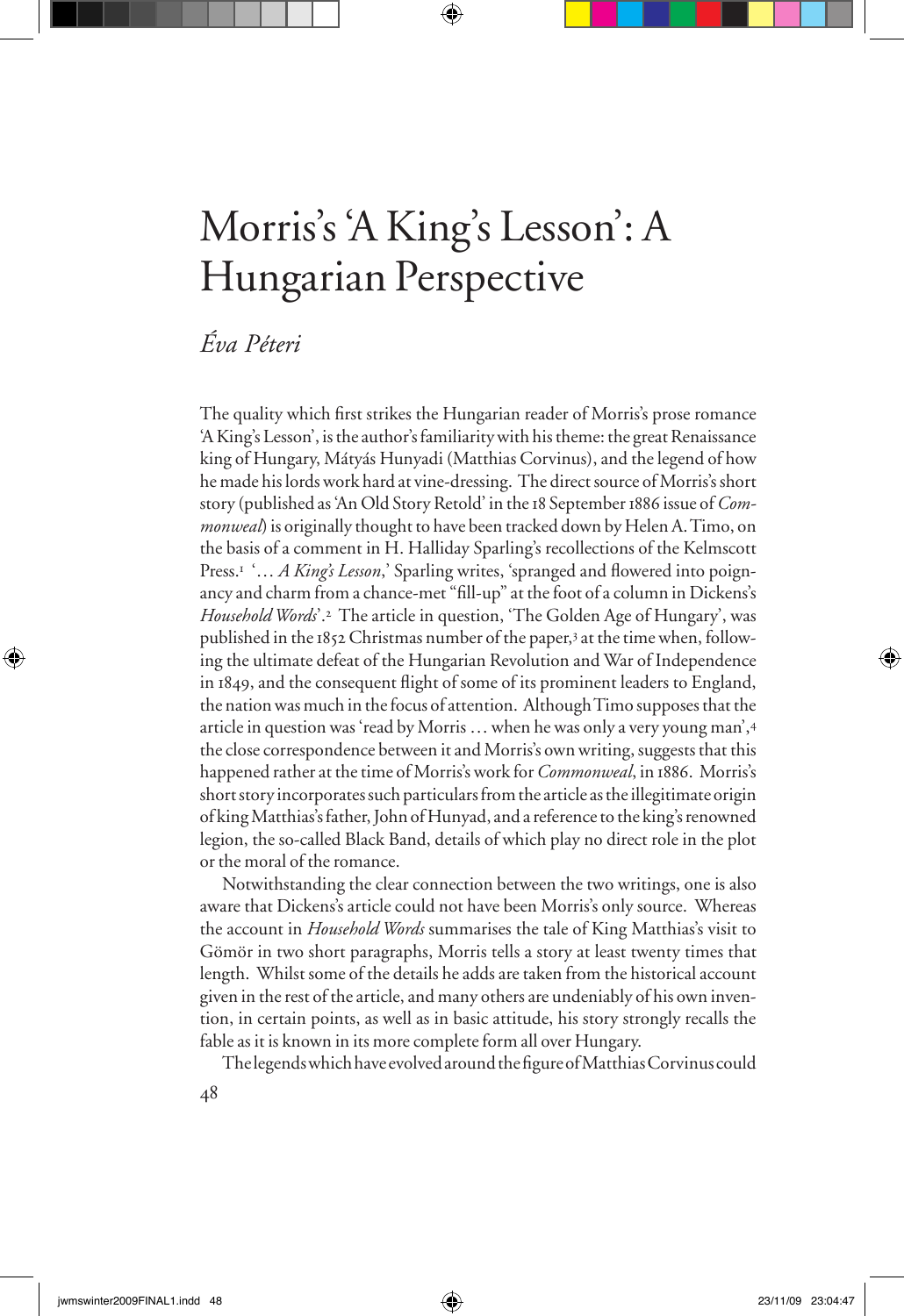be called 'anecdotes',<sup>5</sup> but their definite aim is not just to provide entertainment to readers, but also to offer a moral lesson.<sup>6</sup> They are built on frameworks such as: 'the king rewards the poor while dispossessing the avaricious, he makes the gluttonous and the fastidious live on a meagre diet, puts the bumptious to shame, or reprimands the selfish'.7 In the case of this particular story, Matthias makes fun of his tyrannous, conceited lords in order to demonstrate their own triviality, and to illustrate the value of the serfs and their work. As he emerges from the stories, King Matthias does not just appreciate the work and wisdom of the peasants, but often lives and works in disguise amongst ordinary people. The image of 'Matthias, the Just', friend of the people, also possesses some historical basis: Bonfini, the king's Italian chronicler recounts how the royal court was open to everyone, how anyone could approach and address the king, and how he heeded the complaints and redressed the wrongs of even his lowest serf.<sup>8</sup>

Morris's portrait of the king is very similar: he depicts Matthias as a 'friend' and a defender of the people, who plays a 'game' with his haughty lords in order to give them a lesson. The peasants fear their lords, but, on recognising him, they do not fear their king. The difference between Morris's idea of the king (as well as the traditional Hungarian concept of him), and that suggested by *Household Words* is important. In the first case, the king demonstrates regard for the peasants and their work. In Dickens's article, however, he appears rather artful and selfish, regarding work as painful and degrading. At the end of the game, he says to his lords: 'treat [the serfs] with kindness and forbearance, lest you destroy the source of your wealth and thus be compelled to perform the labour yourself'.<sup>9</sup>

Given Morris's deviation from the moral suggested by the article, and his thoroughness in everything he did, it is very likely that he made further inquiries about the legend of King Matthias, and relied on other sources as well as *Household Words*. The article itself mentions that the time of Matthias ('Hungary's golden age'), was 'often sung of by poets'.10 Its author might have had in mind, amongst others, János Garay's poem, 'Mátyás király Gömörben' [King Matthias in Gömör], which was by far the most popular adaptation of the story in midnineteenth century, and which also sets the story in the small town of Gömör. Although, in Hungarian folk tradition, the legend is connected to several places very distant from each other, on the success of Garay's poem, Gömör became closely associated with the story.

Garay's poem was first published in 1840, but was not translated into English during Morris's lifetime. Yet, taking a closer look at Morris's version of the tale, and Garay's, there still seems to be a connection. Describing the setting, Morris writes that: '[the king and his nobles] rode … to the vineyards where men were working on the sunny slopes that went up from the river: my tale does not say whether that were Theiss, or Donau, or what river…'.11 Neither *Household Words*, nor Garay, make mention of the town, and Morris would almost certainly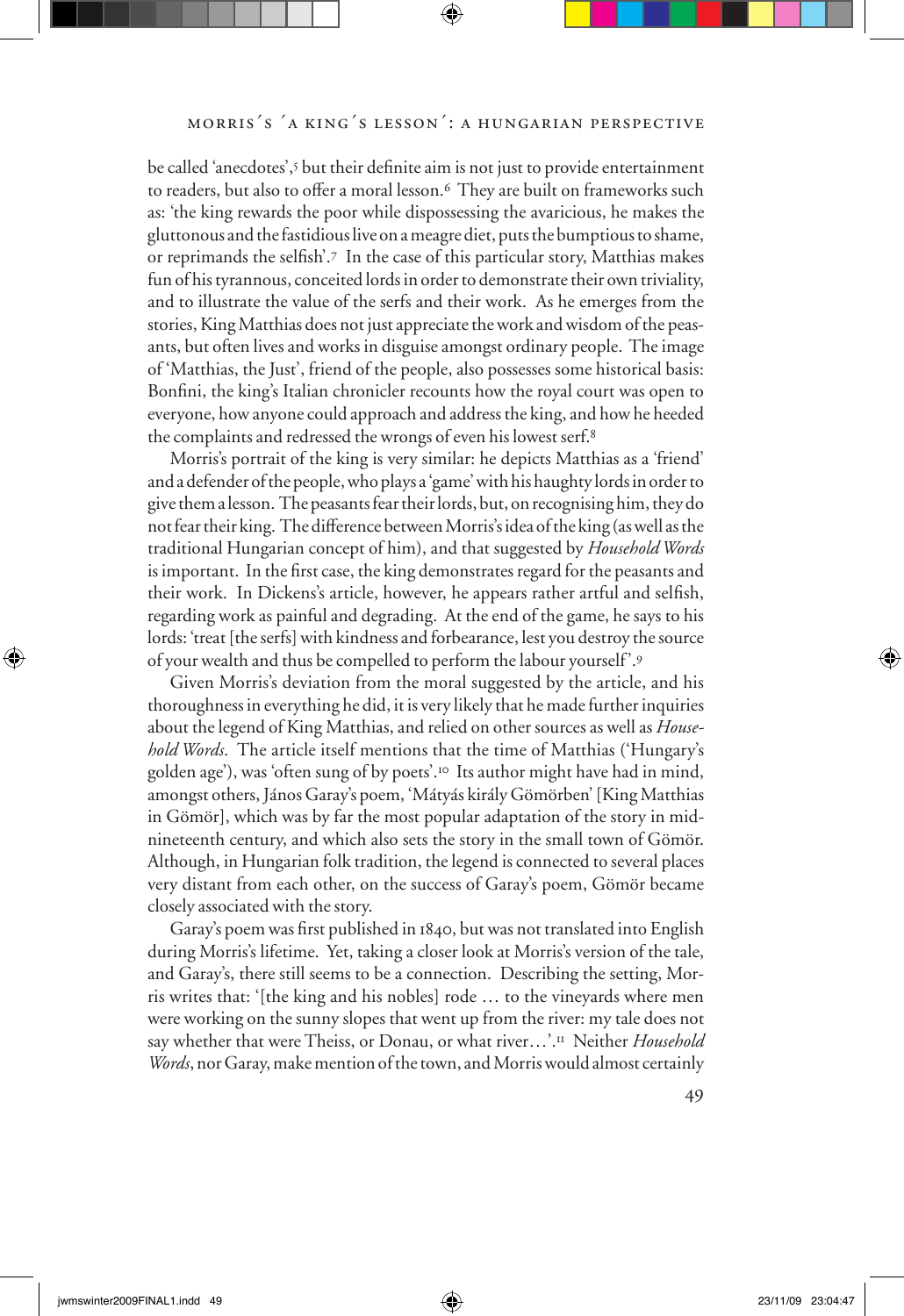## THE JOURNAL OF WILLIAM MORRIS STUDIES . WINTER 2009

have had no idea where Gömör was, nor that it lies on the banks of the River Sajó. As the exact place possessed no relevance to him or his English readers, he simply did not name it. But Garay, though in a different context, mentions two other rivers, the Danube and the Tisza:

[The King] travelled about his beautiful country, and, like an angel of peace Enforced the law and did justice wherever he went, He travelled about the lands of the Danube and the Tisza And listened to the complaints of the peasants.<sup>12</sup>

Morris might also have thought that one of these rivers provided the background to his story. Giving more attention to his description, we also notice that for no understandable reason, he names the two Hungarian rivers in German: Theiss and Donau. This point leads to the possibility that he may have relied on a German source.

Garay's poem was available to Morris in German, in two translations. One appeared as 'Das Bankett in Gömör' in *Ungarische Heimats-, Liebes- und Heldenlieder* (1873) translated by G. W. Henning,13 the other as 'König Mátyás in Gömör' in *Kläenge aus dem Osten* (1855) translated by Demeter Dudumi.14 It is also interesting to note that Dudumi, who was born Paul Szakellariosz, and who belonged to a Greek minority in Hungary, settled in London in 1858.15 Morris, though, probably could not much read German. As he wrote in 1884 to Andreas Scheu: 'I wish I knew German, as I see I must learn it. Confound you chaps! What do you mean by being foreigners?'16 However, he was much surrounded during the 1880s by people of German and Austrian extraction. Apart from the Viennese refugee Andreas Scheu, the Socialist League also contained Karl Marx's younger daughter Eleanor as a prominent member, as well as Frank Kitz, son of a German exile, and Frederick Lessner, another refugee from Germany. With Scheu, as Thompson writes, Morris's 'acquaintance had ripened … into warm friendship. He was a frequent visitor to Kelmscott House at Hammersmith, translating to Morris passages from Marx and Engels and Lassalle: or entertaining the family by singing arias from Mozart or Austrian folk-songs and songs of German and Austrian revolutionaries'.<sup>17</sup>

In 1886, at the time of writing 'A King's Lesson', Morris was working with Ernest Belfort Bax on 'Socialism from the Root Up' for *Commonweal*. Although Bax was born in England, he too possessed a decisive German orientation, having studied German philosophy in Stuttgart, and when in London, he was a frequent visitor of Engels.18 According to Roger Aldous, and in the recollection of May Morris, Bax 'appears almost as a member of the Morris family',19 visiting Morris regularly in his Hammersmith home during the 1880s, and taking Morris on his 'compulsory Baxination'. In addition, Florence Boos suggests that Bax may have summarised Engels's *Der Ursprung* to Morris during their collaboration.20 Given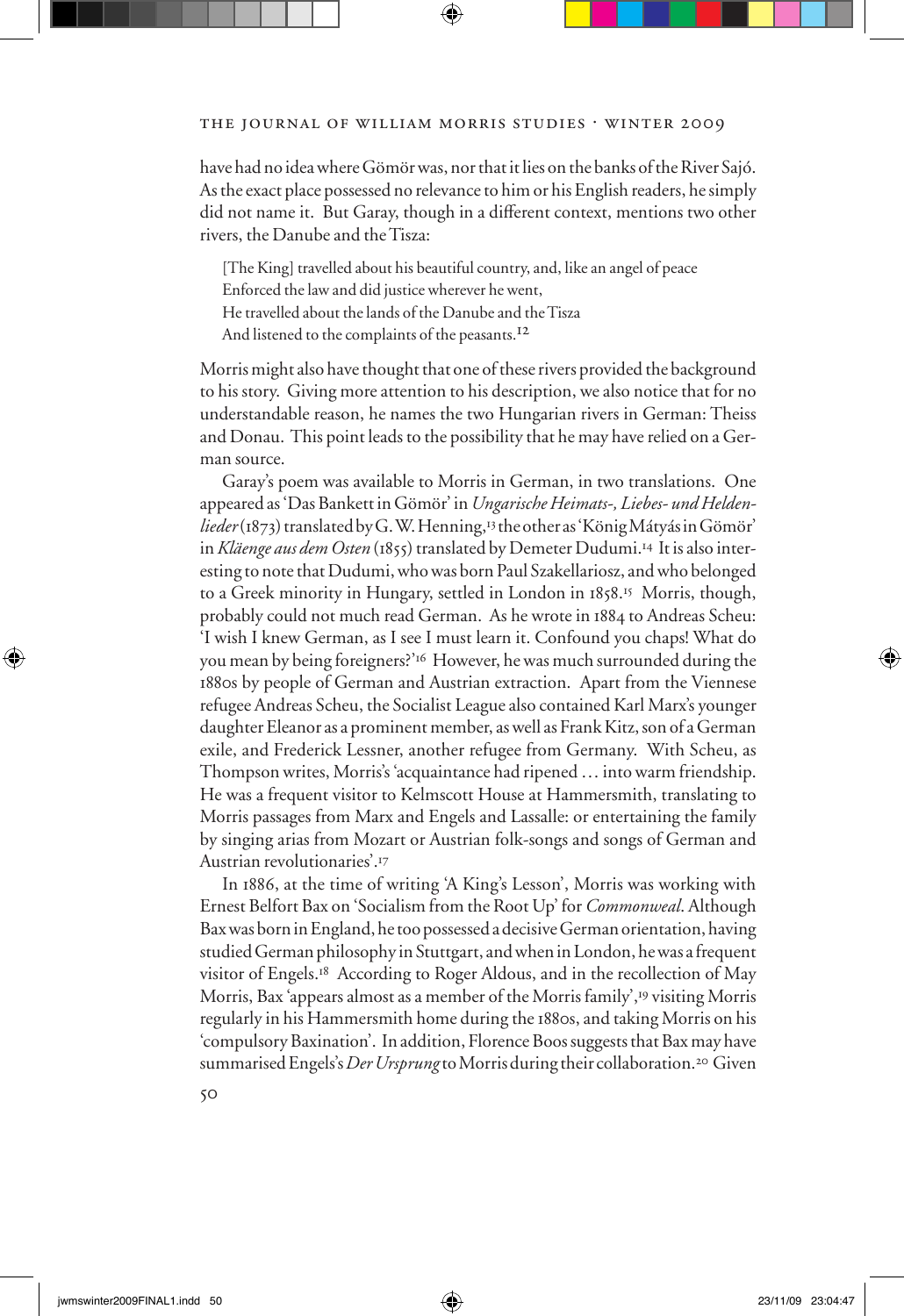what are probably daily contacts, either Scheu or Bax might easily have conveyed the contents of Garay's poem to Morris.

A closer comparison of the poem and Morris's romance seems to support this idea. Although Morris does not adopt the framework of Garay's piece (according to which Matthias attends a feast in Gömör, and, finding that they neglect to toast the serfs, decides to take the squires hoeing), there are other correspondences than the reference to the rivers already mentioned. Moreover, these parallels strongly relate to Morris's other concerns at the time: the value of useful work, the role of education in promoting revolution, and his painfully ambiguous position as both socialist and capitalist.

Hungarian folk tradition associates King Matthias with the people in opposition to his magnates. Garay does the same, yet this aspect of the story is neglected in the account in *Household Words*. Like Morris, Garay refers to the 'game' (*Scherz* in both German translations) which the king is about to play with his lords. He leads them to the hillside, where, to the great astonishment of the workers, they are commanded to take turns with the peasants working at vine-dressing. The serfs thus become witnesses to the humiliation of their feared lords, and in this way, they see the king rendering them justice. Moreover, both Garay and Morris depict the king as already accustomed to hard work: outdoing his lords in both strength and bearing. In this respect, as Andor Solt emphasises, in that it propagates the doctrine of István Széchenyi, the great intellect of that age – that work, even hoeing is noble – Garay's poem is a 'true mirror of the ideology of the Reform Period' which preceded the 1848 revolution in Hungary.<sup>21</sup> Such a Carlylean view was also shared by Morris, who even expressed his appreciation of Saxon kings and 'Icelandic heroes and aristocrats', who not only ruled, but participated in everyday work.22 In this regard, Alice Chandler's claim that '[i]n *A King's Lesson*, the king learns by doing it [, just] how hard the peasants' work is'23 needs to be revised. Morris's Matthias 'worked on doggedly' whilst his nobles had already exhausted themselves. In addition, Morris also points out that the king knew right at the beginning of the vine-dressing episode that a 'new knowledge will come out of it'; thus he deliberately wished to give his lords a lesson.

The title 'A King's Lesson' clearly shows that Morris's main purpose of telling the story was didactic. As a prominent member of the Socialist League, and the main voice of its paper, *Commonweal*, he intended to promote those things he believed necessary in order to make possible a socialist revolution: education, agitation and organisation – as the League's motto affirmed. Garay's poem definitely possesses a similar purpose. In the last two stanzas, the king himself draws the lesson for the lords – as well as for readers:

'The earth, my lords is hard to cultivate,

And who cultivates it does it in a bloody sweat.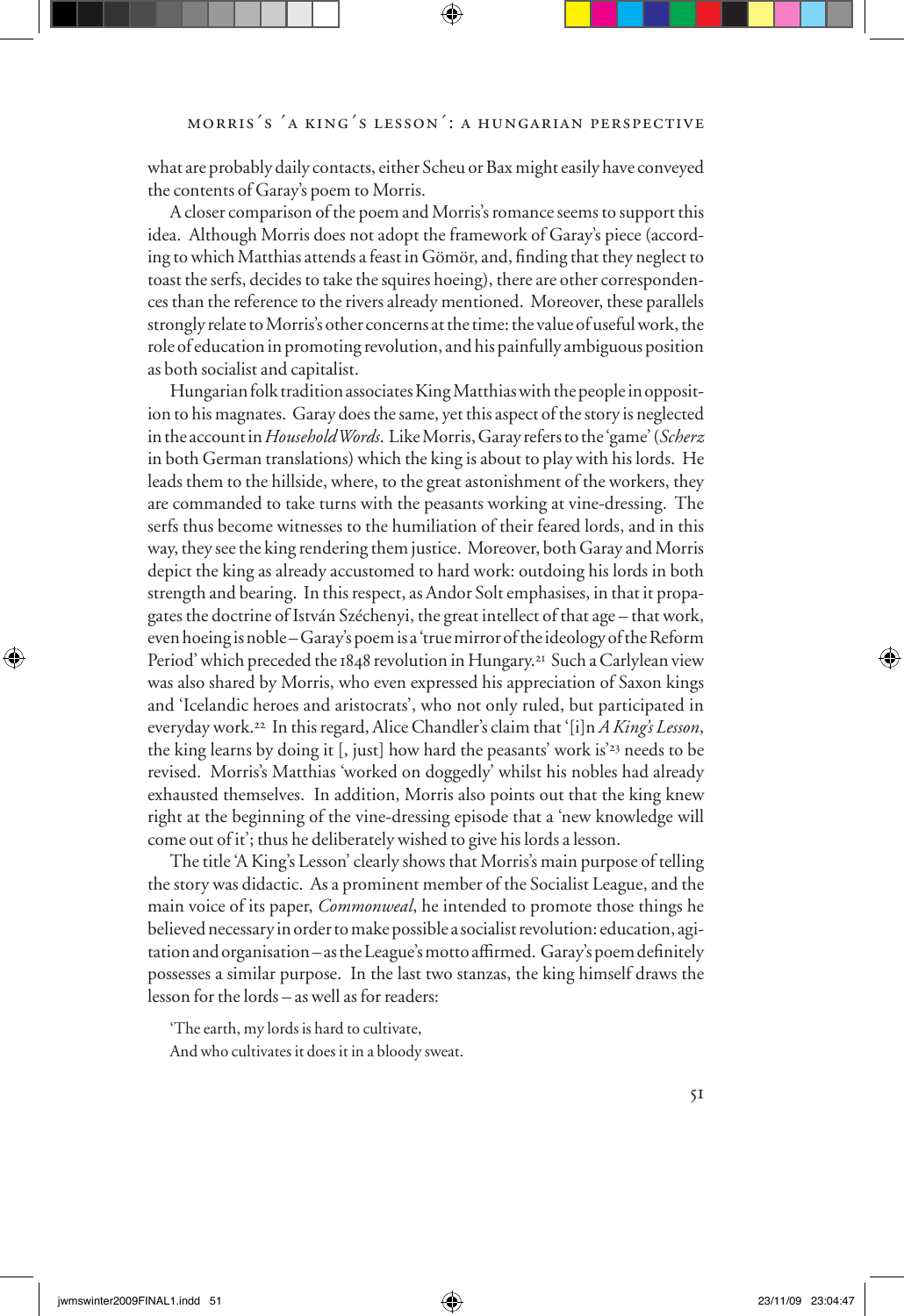Thus, when you drink the next time, do remember To toast the serf: Long live the people!' Said the King, and the Lords minded the lesson.24

Morris also wished to provide a lesson, but in preparation for a socialist revolution he needed to say more. Abandoning the framework of the poem, he opened up the story, and added a concluding moral in the form of a sermon. Actually, his first lesson is not so much a sermon as the workers' desperate reproach concerning their circumstances and the inequality of the classes. Its role in Morris's short story is clear: to bridge the temporal and spatial gap between sixteenth-century Hungarian serfs and Morris's nineteenth-century readers, thus making possible identification by the latter with the former. By introducing new characters – such as the captain and the headman – and creating dialogues, Morris allows the headman to articulate the workers' grievances, thus rendering their plea more powerful. Such identification is vital for Morris's final sermon, which, as in Garay's poem, is delivered by the king, and in which Morris calls for agitation and organisation:

'Carle, … were I thou or such as thou, then I would take in my hand a sword or a spear, … and bid the others do alike, a forth we would go; and since we would be so many, and with nought to lose save a miserable life, we would do battle and prevail, and make an end of the craft of kings and of usurers, and there should be but one craft in the world, to wit, to work merrily for ourselves and to live merrily thereby.'25

The king is definitely Morris's spokesman, yet Morris's Matthias decides not to preach his sermon, lest he be taken to a madhouse. Concerning the inaction of the king, Alice Chandler writes that 'Morris's moral seems to be that you cannot trust the ruling class to reform itself, that only the worker can change society'.<sup>26</sup> Notwithstanding the legitimacy of Chandler's claim, Morris's identification with the king places the concluding moral in a broader context. The kinship of Corvinus and Morris is obvious: the Hungarian king's esteem for work, his sympathies with the oppressed, his promotion of education and literature – all that he could know from the *Household Words* article – must have appealed to Morris. Had he made further inquiries, he might have also been informed of the king's love of beautiful books, and his magnificent library.

Furthermore, Morris was much aware that being a capitalist he also prospered by 'robbing the poor'. When he joined the socialist movement, he was regarded by many as a madman, and his act an embarrassing folly. Tennyson, for example, was at first 'shocked to hear of ... Morris's Democratic Socialism', and then said that he 'has gone crazy'.27 The parallel between Morris and Matthias Corvinus is thus too close to be neglected. And although it is true that in Morris's version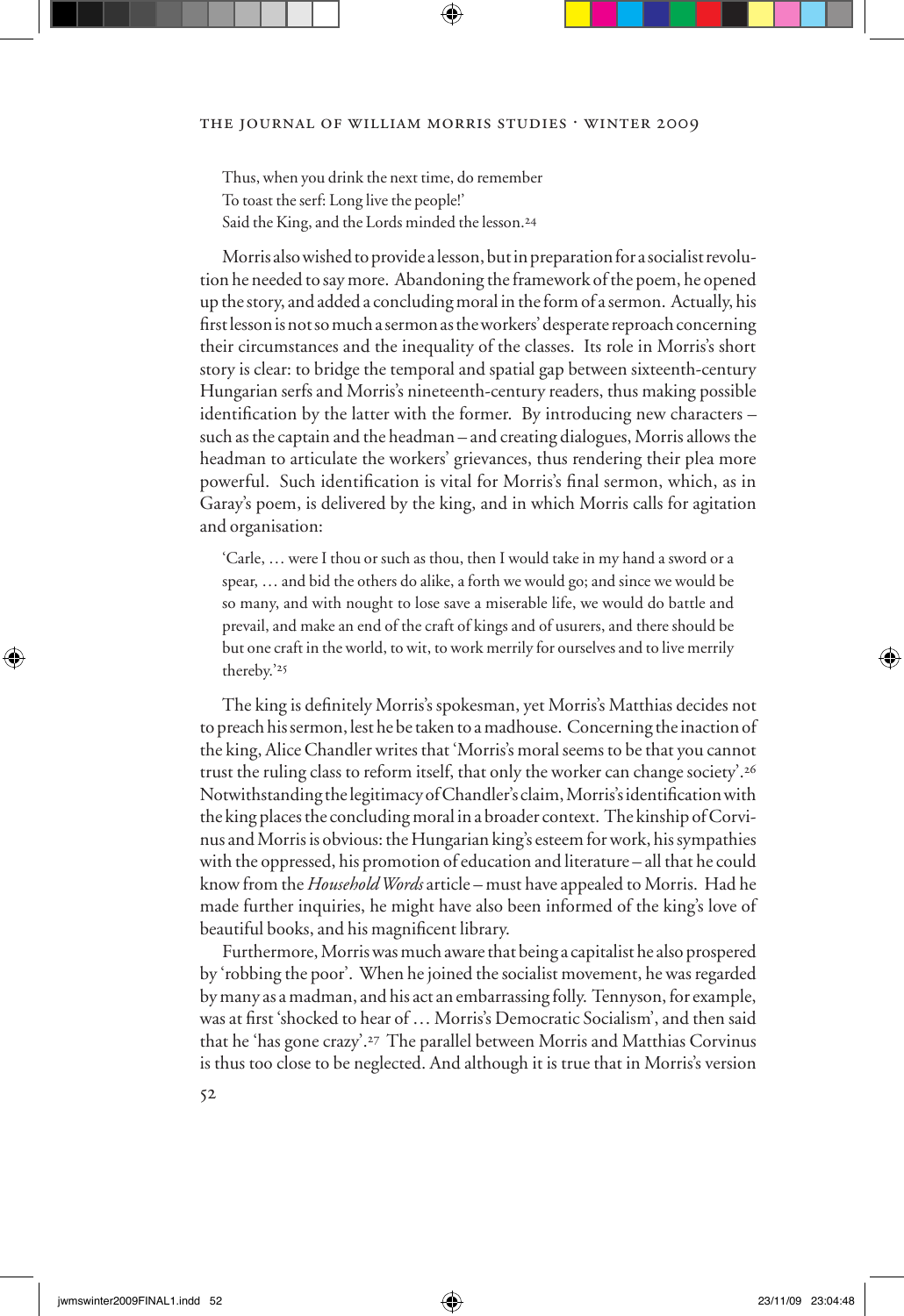of the story, the king does not preach the final moral lesson to his people, Morris definitely does so by putting his own message into the mouth of the Renaissance king, and in this way telling it to his nineteenth-century working-class readers. The moral then seems to be that 'now the time has come, and I, although a capitalist, stand by you and tell you what should be done'. Charlotte Oberg called Morris a 'great adapter', a 'synthesiser of genius, for what he brought together gained new integrity and force under his hands'.28 This is exactly what happened to the Hungarian legend: Morris turned it into socialist propaganda.

As such, this short romance seems to have been regarded by Morris as an important and effective piece, since, in 1888, it was published together with the much longer *A Dream of John Ball* in a book form. It then appeared in 1891 as a separate pamphlet, and again in 1892, once more attached to *A Dream of John Ball*, as one of the first volumes from the Kelmscott Press.<sup>29</sup> G.D.H. Cole considers 'A King's Lesson' 'an admirable example of Morris's best prose style, free from the over-artificiality of his tapestry romances and yet far more polished than his occasional writing'.30 Its easy accessibility must have contributed to its significant role in Morris's promotion of socialism. At the same time, adapting the story of a distant country, yet showing that its events are so familiar, must have supported Morris's claim for the need of international socialism. As in 'The Manifesto of the Socialist League' he proclaimed: 'We come before you as a body advocating the principles of Revolutionary International Socialism; that is we seek a change in the basis of Society – a change which would destroy the distinctions of classes and nationalities'.31 In Morris's view, it is no matter whether English or Hungarian: inequality and injustice should be fought against, and should be fought together.

## **NOTES**

- 1. Helen A. Timo, ' "A Not so Golden Age": The Genesis of Morris's "A King's Lesson" ', *Journal of William Morris Studies*, VII (4), 1988, pp. 16–18. (Afterwards Timo).
- 2. H. Halliday Sparling, *The Kelmscott Press and William Morris Master-Craftsman*, London: Macmillan, 1924, p. 97. (Afterwards Sparling)
- 3. 'The Golden Age of Hungary'. *Household Words*, 25 December 1852, pp. 342–44. (Afterwards *Household Words*)
- 4. Timo, p. 18.
- 5. Linda Dégh, Foreword to Linda Dégh, ed, *Folktales of Hungary*, London: Routledge and Kegan Paul, 1965, p. xxxvii. All translations from Hungarian are my own.
- 6. Zoltán Ujváry, *Adomák Gömörböl* [Anecdotes from Gömör ], Debrecen: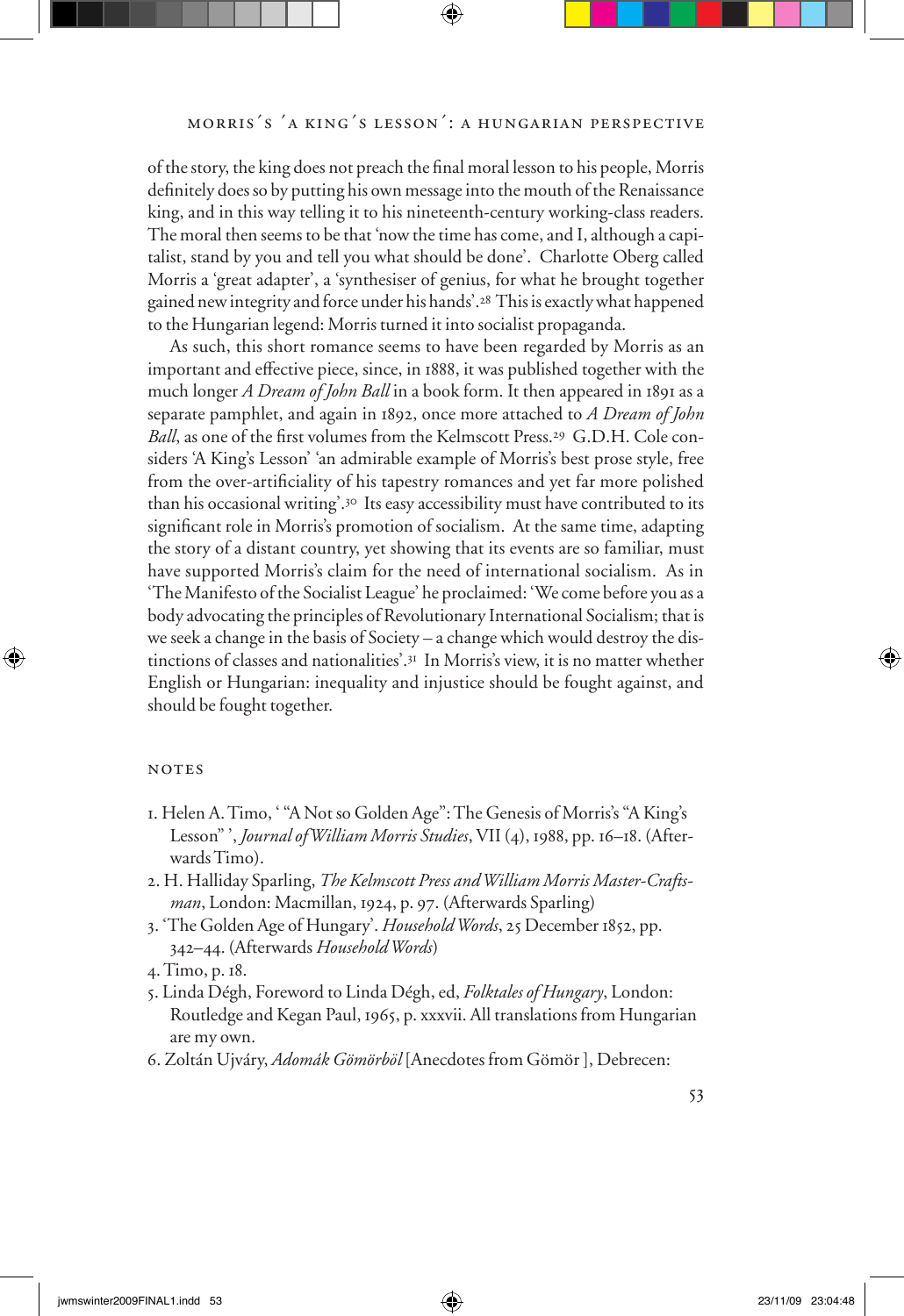Kossuth Lajos University, 1988, p. 27.

- 7. Ildikó Kriza, Postscript to *Mátyás, az igazságos* [Matthias, the just], Budapest: Akadémai Kiadó, 1994, p. 197.
- 8. Antonio Bonfini, *Mátyás király: Tíz könyv a Magyar Történet-bö l* [King Matthias: Ten books from Hungarian History], transl. from Latin to Hungarian by László Geréb, Budapest: Magyar Helikon, 1959, p. 297.
- 9. *Household Words*, p. 344.
- 10. *ibid*.
- 11. William Morris, 'A King's Lesson', in Clive Wilmer, ed, *News from Nowhere and Other Writings*, London: Penguin, 1998, p. 17. (Afterwards Wilmer)
- 12. János Garay, *Költemények* [Poems], N.p.: Franklin-Társulat, n.d., p. 43. (Afterwards Garay, Poems)
- 13. János Garay, 'Das Bankett in Gömör', in *Ungarische Heimats-, Lieben- und Heldenlieder*, trans. G. W. Henning, Vienna, Pest, Leipzig: Hartlebens Verlag, 1873, pp. 142–46.
- 14. János Garay, 'König Mátyás in Gömör', in H. Geiber, ed, *Kläenge aus dem Osten*, trans. Demeter Dudumi, Pesth: 1855, pp. 19–23.
- 15. See Anna Fábri, 'Eszmesúrlódások: A 19. századi magyar közirodalom a (pesti) társaséletrö ' [Conflicting ideas: Nineteenth-century Hungarian literature on social life in Pest], in *Budapesti Negyed*, 46, 2004/4, http:// www.bparchiv.hu/magyar/kiadvány/bpn/46/fabri.htm [Last accessed 2 February 2009], and 'A Hariszisz-alapítványok és az újgörög filológiai tanulmányok'[The Hariszisz Foundations and the neo-Greek philological studies], in *Örökség-kultúra: Oktatási E-könyvtár* [Heritage – culture: educational e-library], http://www.sulinet.hu/oroksegtar/data/Magyarorszagi\_ nemzetisegek\_kotelei/Kortanc\_sorozat/Magyarorszagi\_gorogok/page/011\_ hariszisz.htm, [Last accessed 13 November2008]
- 16. E. P. Thompson, *William Morris: Romantic to Revolutionary*, London: Lawrence & Wishart Ltd, 1955, p. 354.
- 17. *ibid*, p. 355.
- 18. *ibid*.
- 19. Roger Aldous, ' "Compulsory Baxination": Morris and the Misogynist', *Journal of William Morris Studies*, XII (1), 1996, p. 37.
- 20. Florence Boos, 'Morris's German Romances as Socialist History', *Victorian Studies*, vol. 27, Spring 1984, p. 331. (Afterwards Boos)
- 21. Andor Solt, 'Mátyás király a magyar szépirodalomban' [King Matthias in Hungarian literature], in Imre Lukinich, ed, *Mátyás király emlékkönyv* [King Matthias memorial book on the fifth centenary of his birth], Budapest, Franklin, 1940, vol. II, p. 473.
- 22. Boos, p. 334.
- 23. Alice Chandler, *A Dream of Order: The Medieval Ideal in Nineteenth-Century*